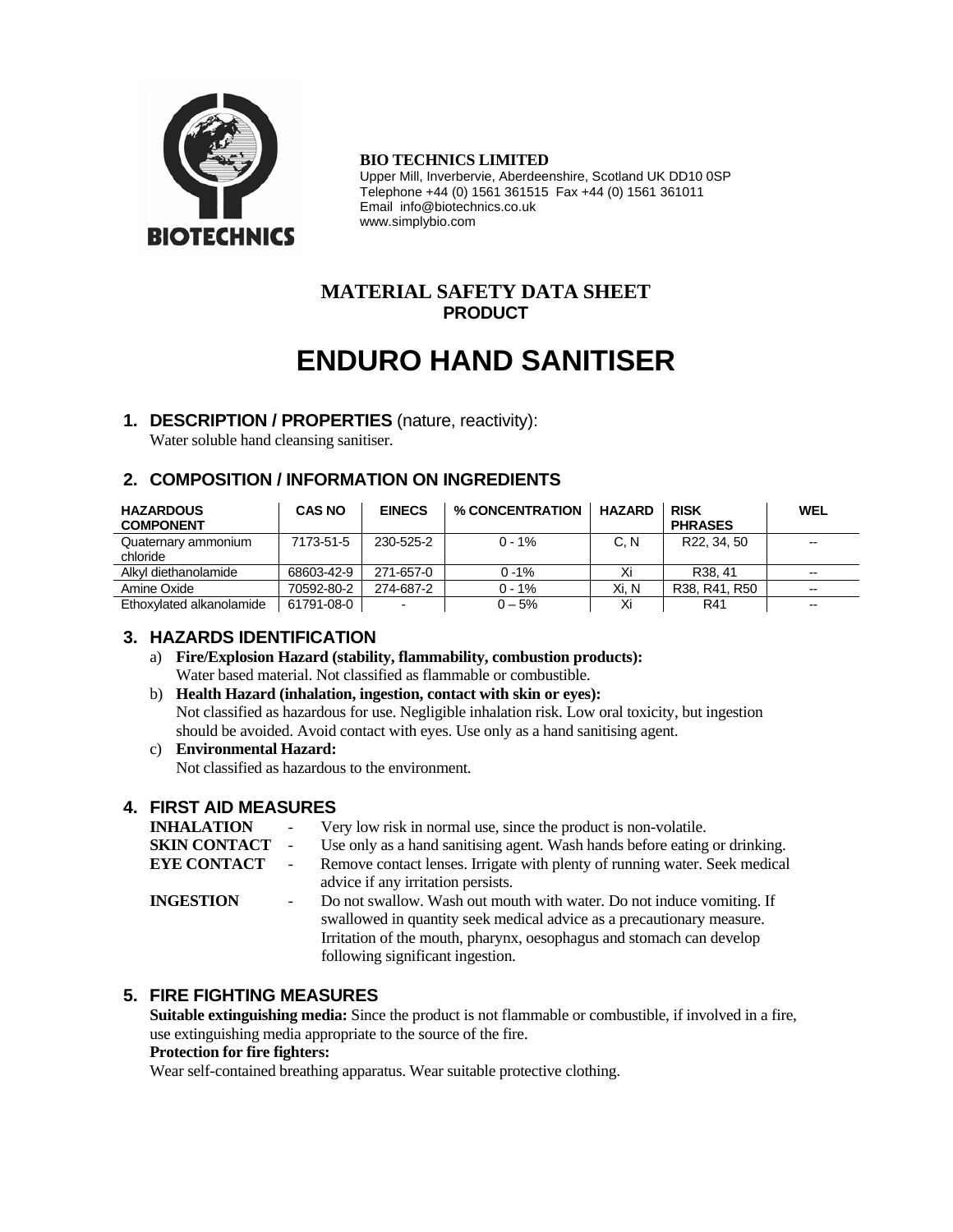# **6. ACCIDENTAL RELEASE MEASURES**

**Personal Precautions:** 

Mark out contaminated area with signs and prevent access by unauthorised personnel.

# **Environmental Precautions:**

Product is not an environmental hazard in normal circumstances.

# **Clean up Procedures:**

Disperse small spillages with a large excess of water. Contaminated areas may be slippery.

# **7. HANDLING AND STORAGE**

### **Handling:**

 No specific handling precautions necessary. After using wash hands before eating or drinking **Storage:** 

May be stored for periods in excess of six months in plastic containers as supplied.

# **8. EXPOSURE CONTROLS / PERSONAL PROTECTION**

#### **Component Exposure Limits:**

| <b>Component Name</b> | <b>Concentration in</b><br><b>preparation</b> | 8 hour exposure limit | Short term exposure limit |
|-----------------------|-----------------------------------------------|-----------------------|---------------------------|
| None                  |                                               |                       |                           |

References: EH40/2005 Workplace Exposure Limits

| <b>Engineering Controls:</b> | Provide eyewash station                                                     |
|------------------------------|-----------------------------------------------------------------------------|
| <b>Personal Protection:</b>  | <b>Hand:</b> Wash hands in normal manner, before eating and drinking, after |
|                              | using this product.                                                         |
|                              | <b>Eves:</b> Wear safety glasses, if handling in bulk.                      |

# **9. PHYSICAL AND CHEMICAL PROPERTIES**

| Appearance                            | Clear yellow to pale yellow low viscosity liquid. |
|---------------------------------------|---------------------------------------------------|
| Density at 20 <sup>°</sup> C          | Approximately 1.0                                 |
| Vapour Pressure at 20 <sup>o</sup> C  | Similar to water                                  |
| Solubility in water at $20^{\circ}$ C | Fully miscible                                    |
| pH Value                              | Approximately 6.0 to 8.0 as supplied.             |
| <b>Flash Point</b>                    | <b>NA</b>                                         |
|                                       |                                                   |

# **10. STABILITY AND REACTIVITY**

| <b>Stability:</b>                        | Stable                                              |
|------------------------------------------|-----------------------------------------------------|
| <b>Materials to avoid:</b>               | Strong oxidising agents.                            |
| <b>Hazardous decomposition products:</b> | No specific hazardous decomposition products known. |

# **11. TOXICOLOGICAL INFORMATION**

| <b>Health Effects:</b> |                           |
|------------------------|---------------------------|
| <b>Respiratory:</b>    | Not likely to occur.      |
| Skin:                  | No known adverse effects. |
| <b>Eyes:</b>           | May cause irritation      |
| <b>Ingestion:</b>      | Low acute toxicity.       |

 **Toxicological Data:** 

Low order of acute toxicity

# **12. ECOLOGICAL INFORMATION**

| <b>Ecotoxicity:</b> | Not considered to be an environmental hazard in normal usage                 |
|---------------------|------------------------------------------------------------------------------|
| Degradability:      | In normal usage the product is degraded by conventional foul drain treatment |
| processes.          |                                                                              |
|                     | <b>Bioaccumulation:</b> No bioaccumulation expected.                         |